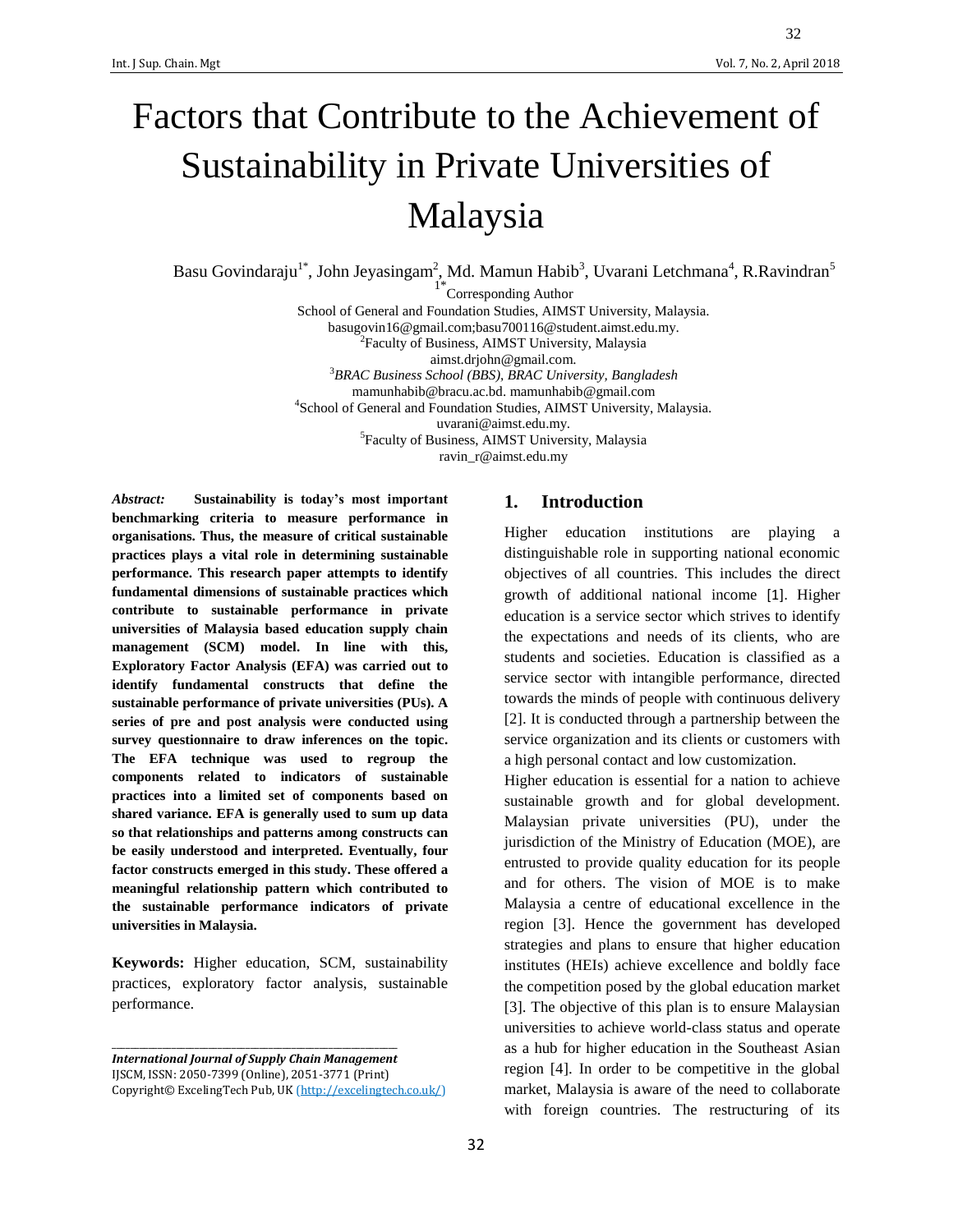education policy have given opportunity to the foreign stakeholders to conduct twinning programs with local colleges and universities, as well as open to international branch campuses [3].

In an effort to reposition the Malaysian HEIs, the Ministry of education has introduced two blueprints i.e, National Higher Education Strategic Plan (NHESP) beyond 2020 and National Higher Education Action Plan (NHEAP) 2007–2010. These strategic plans encompass four phases as follows:

- a) Laying the foundation (2007–2010)
- b) Strengthening and enhancement (2011– 2015)
- c) Excellence (2016–2020)
- d) Glory and sustainability (beyond 2020).

The blueprints indicate that Malaysian Higher Education Institutions (HEIs) are undergoing substantial changes in terms of the way colleges and universities are functioning due to the globalisation, uncertainty, economic turmoil and advances in information technology [3]. Moreover the increased competition in the education market has a significant impact on the operations of higher education [5].

As the competition among the universities intensifies, HEI increasingly behave as business entity rather than service entity by adopting business strategies [3]. Thus, the importance and necessity of sustainability in this industry has received attention from top managers and stakeholders. Hence higher education has emerged in response to calls for universities to lead society towards a sustainable future [6], [7], [8], [9] and [10]. With regards to the importance, [11] sustainable management is a process of steering the company towards its goal as the primary notion of any organization is to stay in the business for long. Besides that, sustainable performance has become a global trend and insists companies to disclose their performance on economic, environment and social aspects [12].

# **2. Sustainable Performance through sustainable practices**

There is a growing awareness and acceptance in society and the business community of the need to create sustainable organizations [13]. A very systematic education supply chain management (ESCM) will lead organisation sustainability in effective manner [13]. Indeed, sustainable education must address three pillars of sustainability such as social, environmental and economic [14] through SCM network. This is further supported [13], where sustainability in education comprises interactions and equality between four pillars i.e., environmental, social, economic and top management support. In view of transforming these four basic components into university sustainability from an operations point of view, improvement must be done in economic efficiency, protecting and restoring the organisations environment, improving the wellbeing of the society and leader's responsibility to drive the organisation to the right path. In addition to social, economic and environmental factors, universities also need active leadership participation from the administrative, operational and academic divisions [13]. Accordingly, top management's involvement plays an utmost important role in the education industry to achieve sustainability.

Universities are a unique pool of resources which produce graduates who function as agents of change for the growing concerns of environmental transition towards more sustainable society in the future. This research paper will attempt to promote the concept of sustainable performance in the private universities of Malaysia, based on education SCM and specifically focus on the four key components, namely, economic, environment, social, and top management support [13].

The idea behind the study is to create a sense of awareness among the stakeholders about the importance of sustainable performance among PUs. Sustainability is a social ideal and business necessity and it must back by education supply chain management strategy. Thus, being sustainable is currently a source of competitive advantage and a matter of corporate survival. Corporate shareholders and CEOs embrace sustainability as their foremost priority. Currently, there has been a wave of interest in sustainability among the managers and stakeholders in the private universities. Besides, there is a growing level of awareness and acceptance in the society and business community of the need to create sustainable performance in the universities [13]. A survey by KPMG in 2008 found that 47.7 per cent of companies in their survey sample considered sustainability and corporate responsibility to be important drivers of organizational performance [15]. However, most of these organizations found major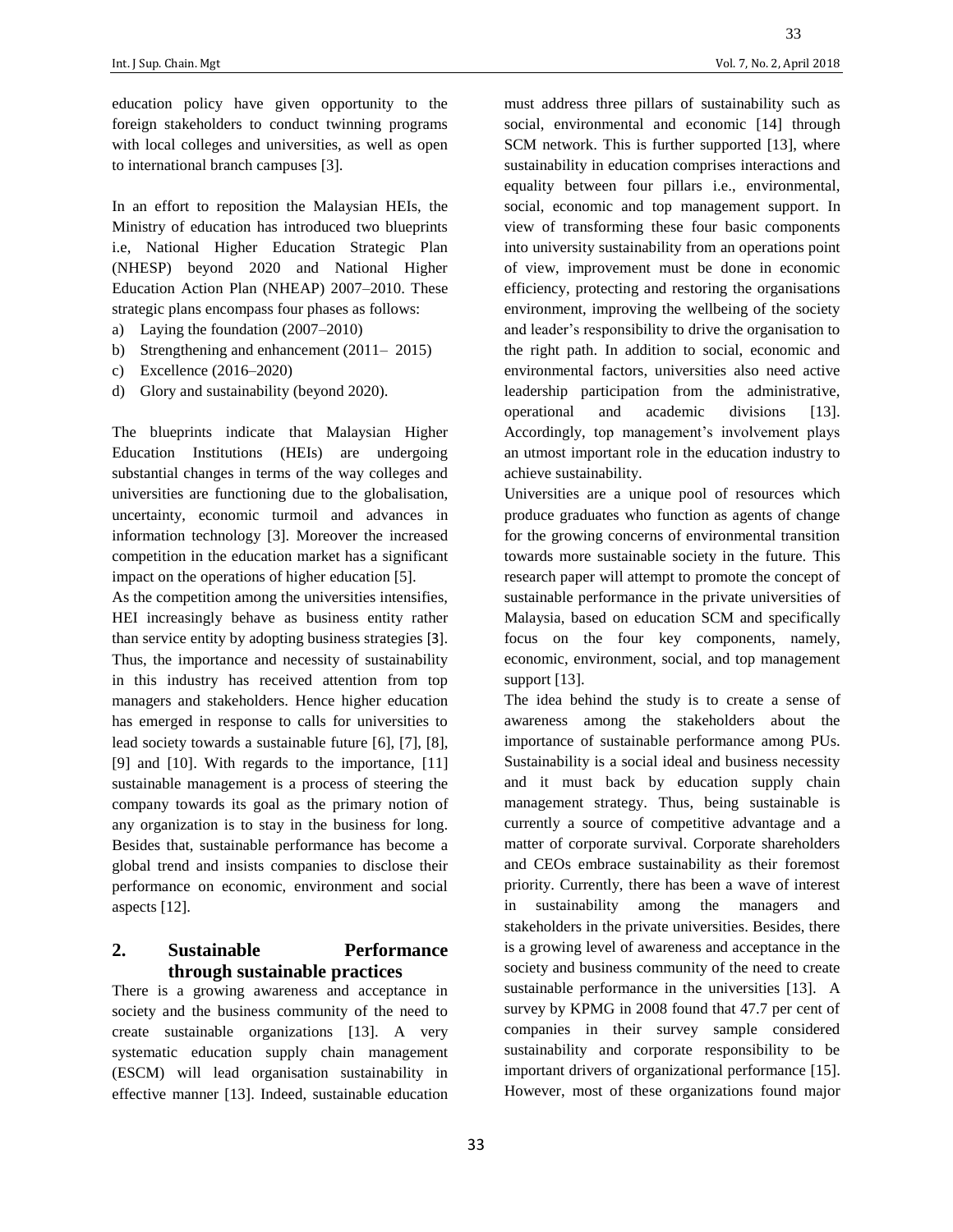challenges in identifying and prioritizing sustainability issues, developing strategies and policies and measuring performance [16].

Moreover the recent wave of interest in sustainability involves a shift in focus from short-term to long term performance which will support organization's ongoing sustainability. From the entrepreneur's point of view, this means that the focus is not only on economic aspects of business, but also on environmental and social perspectives of organizations for the long term. Thus they can engage on environmental and social activities that not only positively affect the natural environment and society, but also provide long – term economic benefits and a competitive advantage for the company [17].

The task of integrating the environmental and social elements with economic sustainability has received considerable attention among scholars. Some researchers have referred to the triple bottom line of an organization where it is judged on its performance in the three key areas of financial, social and environment [18].

In correspondence with the various approaches of sustainability, a summary of the perceived key benefits are extracted [19]:

- a) Improved company and brand image;
- b) Cost savings;
- c) Competitive advantage; employee
- d) Satisfaction, morale or retention;
- e) Product, service or market innovation;
- f) Business model or process innovation;
- g) New sources of revenue or cash flow;
- h) Effective risk management; and
- i) Enhanced stakeholder relations.

Meanwhile operations management such as supply chain management (SCM) has evolved in recent years due to the changes in market requirements and competitiveness. This includes an increase in environmental awareness, causing industries to rethink their productivity and quality strategies [20]. Therefore, the concept of Sustainable Operations Management (SOM) and SCM has gained prominence in the last decade [21]. Figure 1, will explain concisely how sustainability can be achieved through supply chain management and its practices.



# **Figure 1: Integrated Education SCM to achieve sustainability**

The objectives of this study are twofold. Firstly, to conduct exploratory factor analysis to determine the underlying factors of sustainable practices. Second to identify the factors which university decision makers are keen to consider. Consequently these factors may be employed to influence the decision making process of private universities. Finally, the goal beyond this study is to identify the scale components that need further refinement in order to conduct confirmatory factor analysis in future.

## **Table 1: Measurements of sustainable practices**

| <b>Sustainable Practices</b> |                                  |  |  |
|------------------------------|----------------------------------|--|--|
| <b>Parameters</b>            | <b>Meaning</b>                   |  |  |
| Economic                     | Finance, cost, sales, revenue    |  |  |
| Environment                  | Competitors, rivals, facilities, |  |  |
|                              | campus                           |  |  |
| Social                       | Students / and staffs welfare    |  |  |
| Top Management               | Leadership support               |  |  |
| Support                      |                                  |  |  |

**Adapted and adopted: Irina Safitri, (2014); Erick, P. Jack, (2015); Basu et al., (2016).**

**Table 1,** shows the potential dimensions of sustainable performance in terms of economic, environment, social and top management support. These could be categorized as one main component known as sustainable practices. Financial, cost, sales,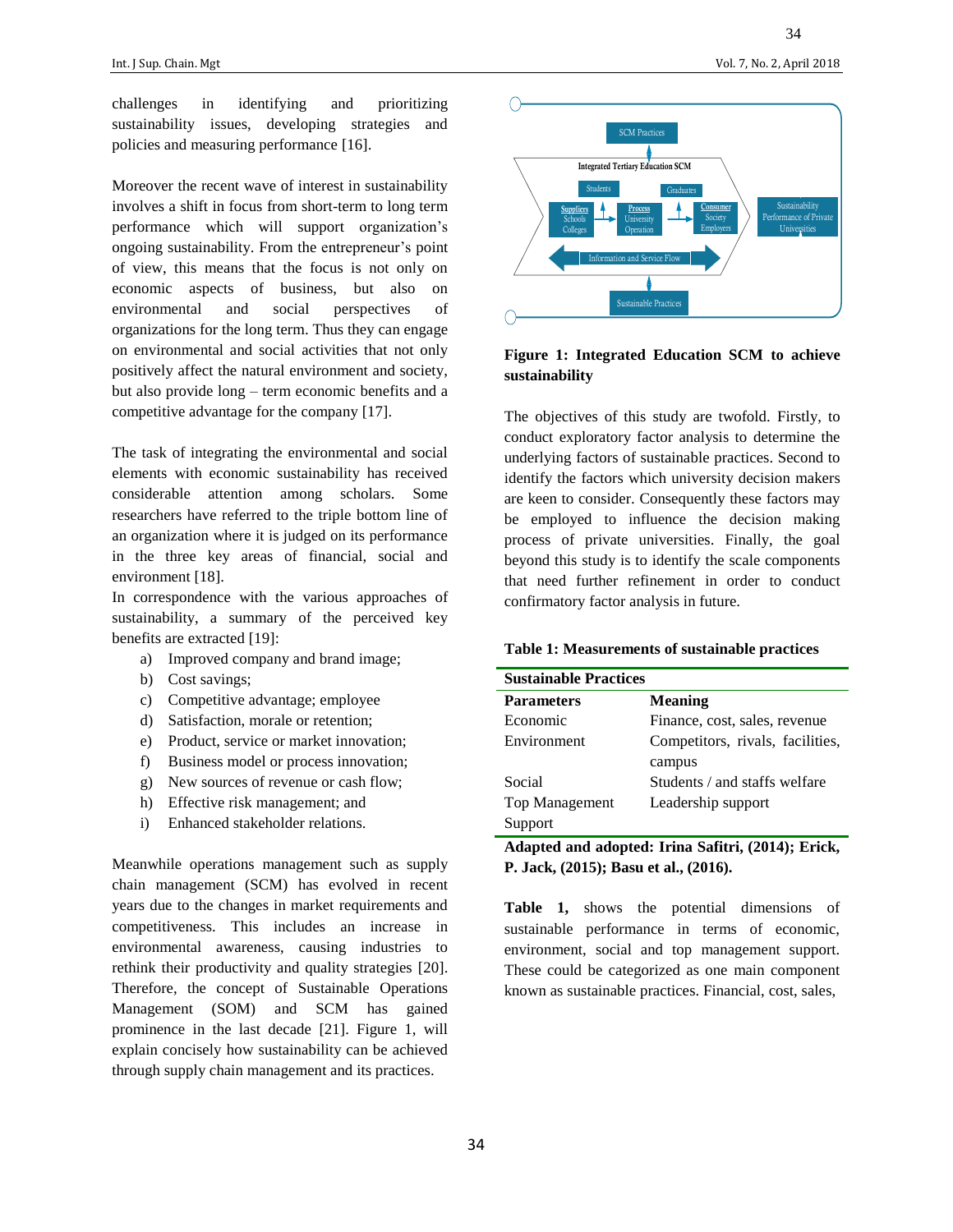## **Table 2: Parameters of Sustainable Practices**

| <b>CODE</b>     | <b>Parameters Items</b>                                                           | <b>CODE</b>     | <b>Parameters Items</b>                                           |
|-----------------|-----------------------------------------------------------------------------------|-----------------|-------------------------------------------------------------------|
| V <sub>1</sub>  | TM gives clear picture of direction the<br>universities heading to                | V13             | Financial policy consistent and transparent                       |
| V <sub>2</sub>  | TM provide sufficient incentives for new<br>programs development                  | V14             | Keeping financial records and documents<br>according to standards |
| V <sub>3</sub>  | TM willing to invest in staff development                                         | V15             | Produce high quality graduates to customers                       |
| V4              | TM understand staff problem                                                       | V16             | Programs are competitive in fee structure                         |
| V5              | Sufficient asset replacement funds are<br>provided                                | V17             | Cost control without compromising to<br>quality                   |
| V6              | TM considers the relationship between our<br>trading partners to be important     | V18             | Increase sales by proper promotion<br>activities                  |
| V <sub>7</sub>  | Care of staff and students welfare and<br>wellbeing                               | V <sub>19</sub> | Provide up to date facilities for staff and<br>students           |
| V8              | Provide sufficient training for academic and<br>admin staff to do tasks           | V20             | Green campus environment                                          |
| V9              | Practice giving rewards and promotion for<br>staff as motivational factors        | V21             | Provide conducive environment for teaching<br>and learning        |
| V10             | Care about staff and students health by<br>providing health care unit             | V <sub>22</sub> | Campus located at strategic and pollution<br>free location        |
| V <sub>11</sub> | Encourage staff to further their studies to<br>enhance their knowledge and skills | V <sub>23</sub> | Collaborate with internal and external<br>universities            |
| V12             | Involve in CSR through community services                                         | V13             | Financial policy consistent and transparent                       |
|                 | (TM, Top Monogoment, CCD, Compute Social                                          |                 | Integrated education CCM model was used as hese to                |

# **(TM: Top Management; CSR: Corporate Social Responsibility)**

and revenue appeared as significant measures of the economic factor. Competition, rivalries, campus facilities and amenities were in the environmental factor. Social factor highlights students and staff welfare, training and CSR. Eventually managers and leader's involvement, corporate vision and mission were covered in top management support. Generally decision making process in organizations, executed by managers and leaders are often influenced by direct and indirect factors.

Since the majority of these dimensions were within the component of universities sustainable practices, they were considered as imperative criteria of choice among universities for the measurement of sustainable performance.

# **3. Research Methodology**

For determining the dimensions affecting the sustainable performance of academic institutions, the existing empirical and exploratory literature by the researcher [34] in the manufacturing and service industries' model was modified completely, making it suitable for universities/educational institutions.

35

|                                                     | yuanty                                                     |  |  |
|-----------------------------------------------------|------------------------------------------------------------|--|--|
| 18                                                  | Increase sales by proper promotion<br>activities           |  |  |
| 19                                                  | Provide up to date facilities for staff and<br>students    |  |  |
| 20                                                  | Green campus environment                                   |  |  |
| 21                                                  | Provide conducive environment for teaching<br>and learning |  |  |
| 22                                                  | Campus located at strategic and pollution<br>free location |  |  |
| 23                                                  | Collaborate with internal and external<br>universities     |  |  |
| 13                                                  | Financial policy consistent and transparent                |  |  |
|                                                     | Integrated education SCM model was used as base to         |  |  |
|                                                     | study the sustainability performance of Malaysian          |  |  |
|                                                     | private universities, (Figure 1). Accordingly, some        |  |  |
|                                                     | of the criteria proposed by these researchers are          |  |  |
|                                                     | applicable to sustainability assessment methods in         |  |  |
|                                                     | general. In this study, the modified and refined model     |  |  |
|                                                     | had 23 items tentatively distributed to cover the four     |  |  |
|                                                     | main dimensions of economic, social, environment           |  |  |
| and top management support. The sustainability      |                                                            |  |  |
| aspects perceived by the universities' stakeholders |                                                            |  |  |
|                                                     | such as staff, managers, heads of departments, and         |  |  |
|                                                     | lecturers were measured on a five point Likert-scale       |  |  |
|                                                     | ranging from 'Strongly Disagree' to 'Strongly Agree'       |  |  |
|                                                     | as response to the statements in the questionnaire.        |  |  |
|                                                     | These were analyzed by SPSS Version 22, using the          |  |  |

#### **3.1. Sampling and Data collection**

The study engaged in quantitative method with crosssectional design which involved one time collection of information from the respondents. The target population consisted of Malaysian private universities and its stakeholders.

EFA technique specified in the procedure manual.

The sample consisted of selected Malaysian private universities.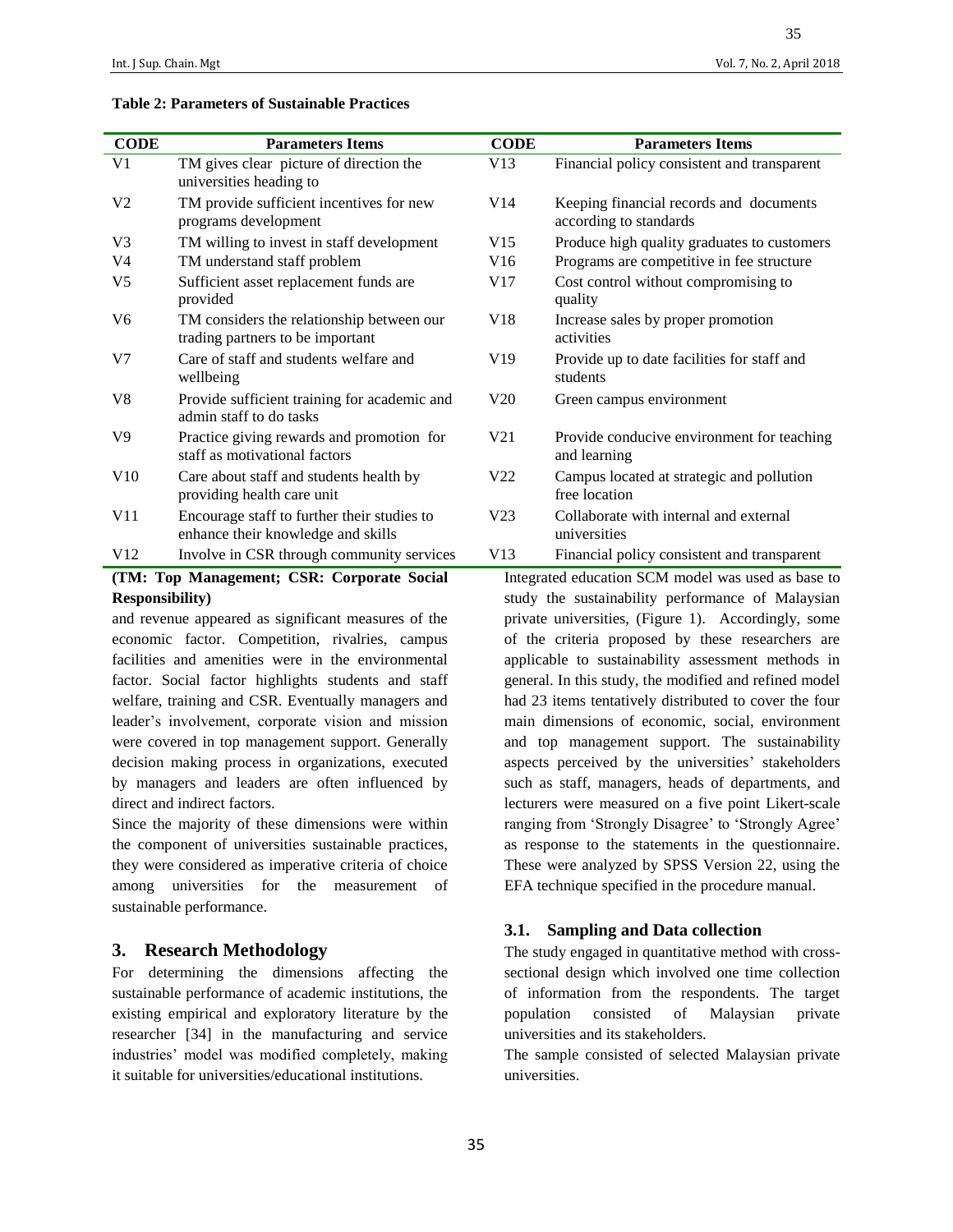In the first stage 15 private universities were chosen and stratified in to three categories i.e, Category A (High Achievers), category B (Medium Achievers) and category C (Low Achievers). The stratification was based on the Malaysian Setara<sup>13</sup> ranking, expert opinions and public's perceptions. In the second stage, three universities from each category were chosen randomly; hence a total of nine universities were chosen. The respondents were selected from senior management personal, managers, department heads, divisional administrative staff and lecturers. These respondents were chosen because they were the ones who were most likely to engage in the day to day operations and administrative activities of the universities' supply chain.

The research was conducted by survey questionnaire. Experts view was taken from ten individuals and changes were done to the draft questionnaires as necessary. Preliminary reliability analysis was conducted after modifying the questionnaires through a pilot study with twenty respondents. Cronbach's Alpha score of 0.70 was achieved, which was sufficient to justify the internal consistency of the questionnaires. The questionnaires for the study consisted of four components or factors with 23 items eligible for the proposed four dimensions of sustainable practices. The particular measurement items of the instruments are illustrated in **Table 2** above.

The questionnaires were distributed to the respondents by hand, post, email and whatsapp. A total of 600 questionnaires were sent to the 9 private universities in Malaysia. After several reminders, 140 completed questionnaires had been received by the researcher. This represented 23.33% of the total adequate sample of potential participants. The rate was consistent with the anticipated response from a mail survey and adequate for statistical analysis. Of this, 10 questionnaires were eliminated from the pool because of missing data; the remaining sample size (130) was still large enough to permit appropriate statistical analysis such as Exploratory Factor Analysis (EFA).

## **3.2 Method of Analysis**

With regards to the method of analysis consisted of Exploratory Factor Analysis (EFA). EFA operates on the notion that measurable and observable variables can be reduced to fewer latent variables that will 36

share a common variance which are unobservable and known as reducing dimensionality [22]. Exploratory Factor analysis was performed to recognize factors which play a predominant role in sustainable performance in the study. EFA is used to examine the reliability and inter-correlations among large numbers of items (questionnaire responses) hence doing so reduces the items into smaller groups, known as factors [23]. The dimensions produced by factor analysis may be used as input for further analysis such as multiple regressions and confirmatory factor analysis (CFA).

EFA is also employed to refine the number of items on a scale for the purpose of scale development [24]. It allows the researcher to determine the nature and number of latent variables (dimensions / factors) in the underlying set of items. One of the critical assumptions associated with scale construction is that the scale that measures the particular construct must be relatively homogenous (i.e. load together on one factor). Further, factor analysis can be used to determine whether one or multiple dimensions exist in a set of variables.

EFA is also used as a method with the objective of extracting maximum variance among the variables from the dataset within each factor [25]. In the empirical work [26] on best practices in exploratory factor analysis, it was strongly recommended to use Principal Component Analysis (PCA) due to its influence on factor extraction of the underlying factor structures appropriately.

In rotation methods, it has generally been seen that, ML (Maximum Likelihood) offered the finest results, depending on whether the data were normally distributed or significantly non-normal, respectively [27]. Thus, for the present study ML with varimax Kaiser Normalization rotation method was chosen. This was performed on all the twenty three items (Table 2). On the factor loading criteria, generally factor loading above 0.6 is considered acceptable while factor loading greater than or equal to 0.5 is considered moderately high [27]. Therefore the cutoff for analyzing factor loading was 0.50 and above.

Although EFA is a seemingly complex statistical method, the current study employed the five step exploratory factor analysis procedure **(Refer to figure 1).** The following five steps offered the researcher with clear decision pathways and ease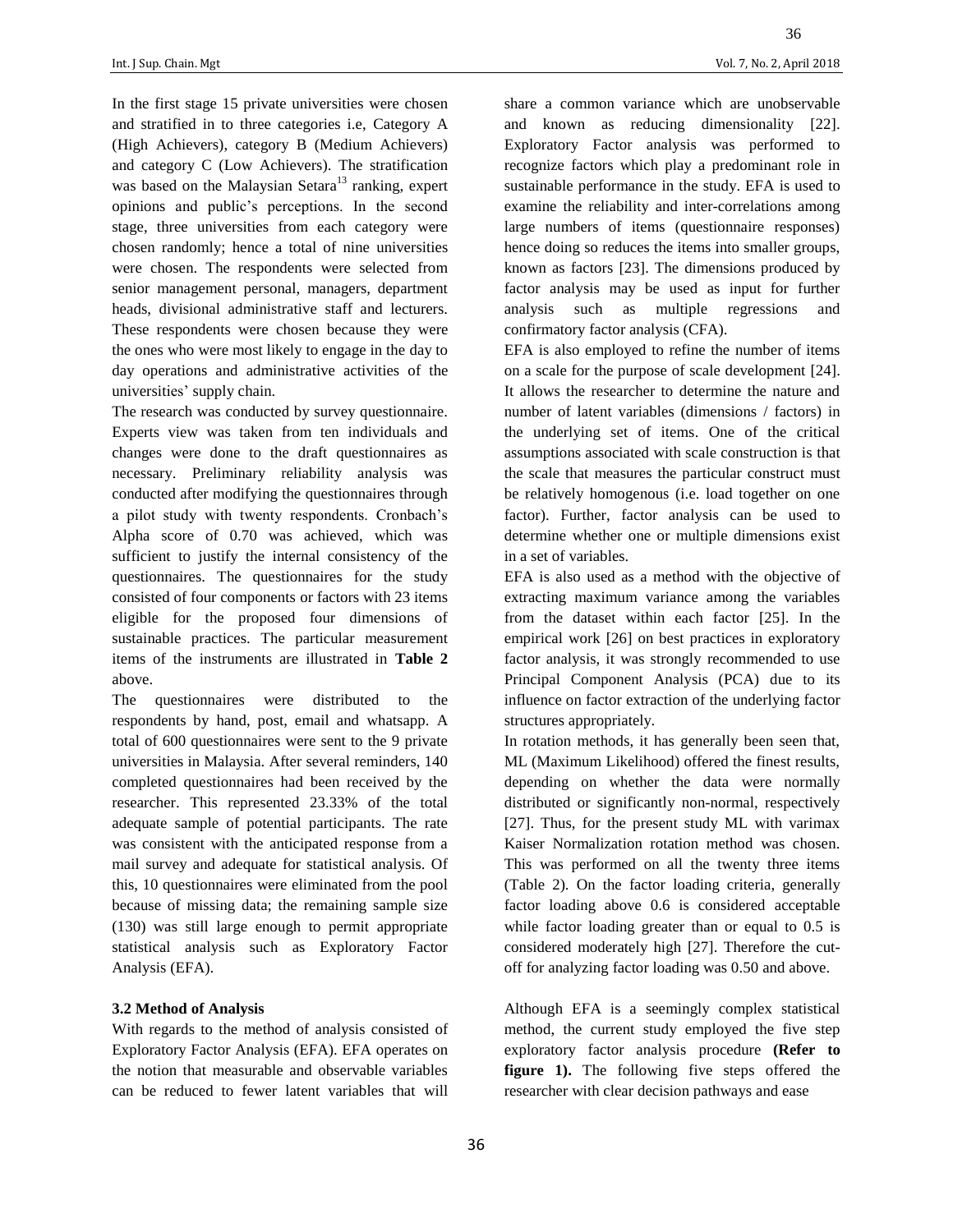#### the overall understanding on EFA



**Figure 2: The five step Exploratory Factor Analysis**

## **3.3. Analysis of Data**

The primary information of respondents covered of demography, job status and universities' ranking. Around 54% of the respondents were female and the remaining 46% were male. It showed that most of the universities employees were females. In terms of age 90% of the respondents were below 45 years of age and only 10% were above 46. Since the current study included the top three categories of universities hence the data was collected from these on an average percentage of 33% from each category. It implies that the questionnaires and respondents were equally distributed. In terms of job status, most of the respondents, i.e, 68% were staff who were from administration, operations and lecturers. The reason behind selecting these specific respondent groups was because, the day to day operational activities involved them. The remaining 31% comprised managers, HODs and top management personnel (refer to Table 3).

# **4. Findings and Discussion**

Factor analysis produces a considerable amount of output for further discussion and interpretation. This section will explain the results in more detail.

## **4.1. Goodness of fit**

The first thing is to witness the correlation matrix to ensure correlation coefficients are not greater than 0.8 in magnitude. If correlations are over 0.8 it might

## **Table 3: Respondents Characteristics**

| <b>Prescriptions</b> | <b>Descriptions</b>        | <b>Frequency</b> |
|----------------------|----------------------------|------------------|
| <b>Job status</b>    | <b>Top Managers</b>        | 41               |
|                      | <b>Staff and Lecturers</b> | 89               |
| Universities         | Category A                 | 45               |
|                      | Category B                 | 44               |
|                      | Category C                 | 41               |
| Sex                  | Male                       | 60               |
|                      | Female                     | 70               |
| Age                  | $26 - 45$                  | 117              |
|                      | above 46                   | 13               |

indicates multicollinearity. In this study all correlations were less than 0.8, which tentatively suggested that factor analysis was appropriate.

Next, the Kaiser-Meyer-Olkin Measure of Sampling Adequacy (KMO) was checked. This should have a value of 0.6 or above. KMO for this study was 0.870 which fit within acceptable limits (see Table 4 below). The Bartlett's Test of Sphericity should be significant (less than .05) and in this example the study met this criterion as the test showed significant p value ( $p = .000$ ). As all the prerequisite values for model fit has been achieved, the factor model was considered reasonably fit.

# **Table 4: KMO and Bartlett's Test**

| Kaiser-Meyer-Olkin Measure of |            | .870     |
|-------------------------------|------------|----------|
| Sampling Adequacy.            |            |          |
| <b>Bartlett's Test of</b>     | Approx.    | 2031.813 |
| Sphericity                    | Chi-Square |          |
|                               | Df         | 253      |
|                               | Sig.       | .000     |

# **4.2. Reliability**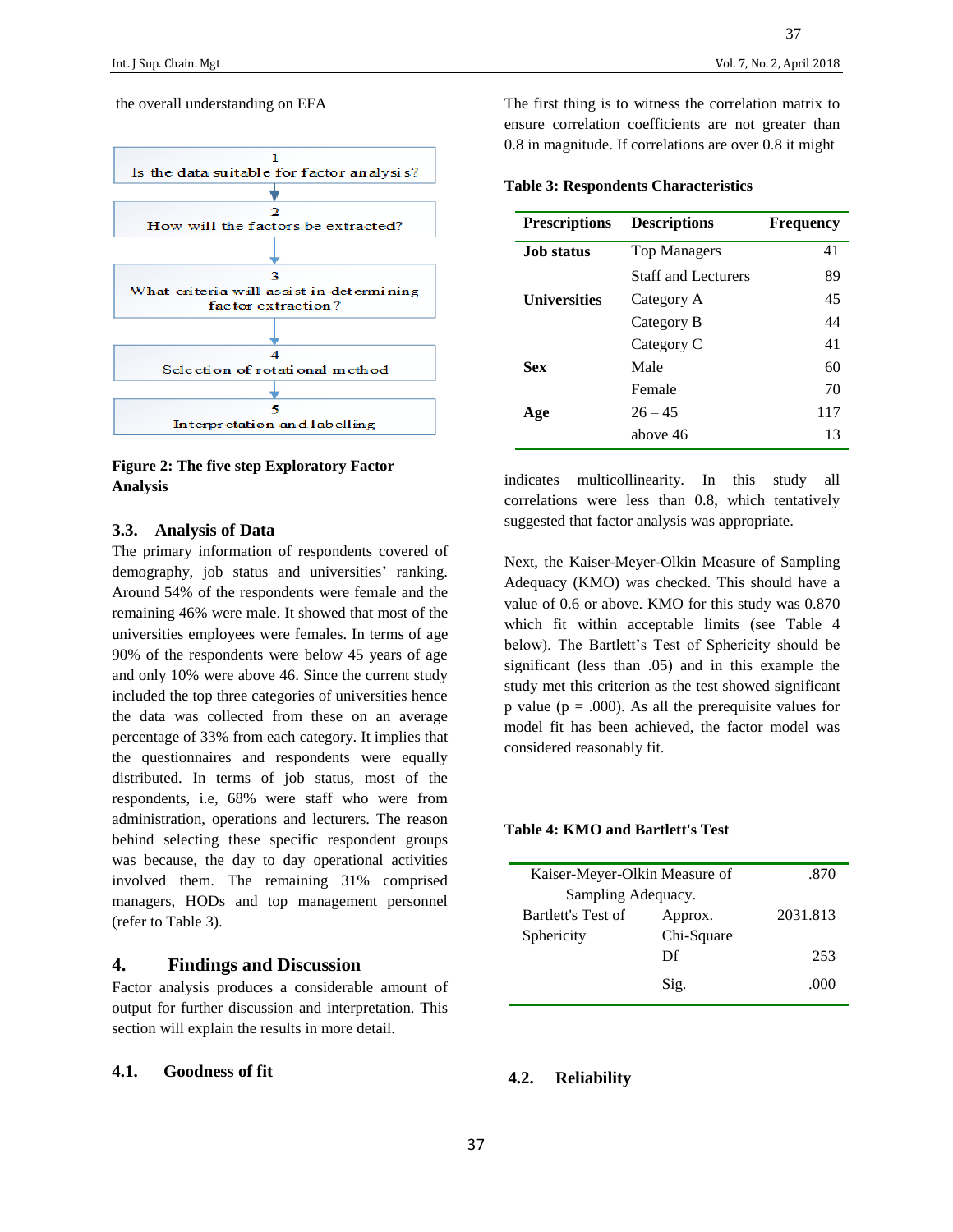38

A reliability analysis was conducted on the identified factors. Cronbach alpha among the four factors ranged between 0.84 and 0.92 (Table 4) which was considered satisfactory and sufficient [28]. Reliability is a measure of the internal consistency of a set of scale items. The higher the reliability of scale items, the higher the confident score obtained from the administration of the scale that is being tested [29].

## **4.3. Discussion**

After examining the questionnaires via pretesting, there were 130 responses obtained from the three tiers of universities. The obtained data was tested using exploratory factor analysis for inferences. Table 5, shows the matrix that emerged from the factor analysis. As can be observed from the table, a total of four factors or components with 23 items

emerged. The above said 23 measurement indicators had factor loadings of 0.6 and above. Further examination of the analyzed data showed most of the items influenced sustainable performance significantly.

With regards to decision on factor extraction and the number of components retained, it was based on a range of criteria and approaches [30]. Accordingly, this stage should take an exploratory approach by testing with the different numbers of factors until a satisfactory level of solution is found. The foremost popular method for deciding on the retaining of factors is Kaiser's eigenvalue which should be greater than 1 [31]. This rule specifies all factors greater than one are kept for interpretation. This is a default method in most of the statistical programs and

| <b>Table 5: Pattern Matrix</b> |                        |                |                |                         |
|--------------------------------|------------------------|----------------|----------------|-------------------------|
| <b>Item Code</b>               | <b>Factor Loadings</b> |                |                |                         |
| <b>Components</b>              | $\mathbf{1}$           | $\overline{2}$ | $\overline{3}$ | $\overline{\mathbf{4}}$ |
| Cronbach alpha                 | .916                   | .916           | .873           | .838                    |
| V <sub>9</sub>                 | .826                   |                |                |                         |
| V11                            | .825                   |                |                |                         |
| V8                             | .813                   |                |                |                         |
| V <sub>7</sub>                 | .811                   |                |                |                         |
| V10                            | .754                   |                |                |                         |
| V12                            | .726                   |                |                |                         |
| V14                            |                        | .834           |                |                         |
| V13                            |                        | .829           |                |                         |
| V15                            |                        | .809           |                |                         |
| V17                            |                        | .765           |                |                         |
| V16                            |                        | .646           |                |                         |
| V18                            |                        | .640           |                |                         |
| V20                            |                        |                | .803           |                         |
| V23                            |                        |                | .802           |                         |
| V22                            |                        |                | .783           |                         |
| V21                            |                        |                | .767           |                         |
| V19                            |                        |                | .720           |                         |
| V <sub>1</sub>                 |                        |                |                | .832                    |
| V <sub>2</sub>                 |                        |                |                | .795                    |
| V <sub>5</sub>                 |                        |                |                | .752                    |
| V <sub>3</sub>                 |                        |                |                | .735                    |
| V <sub>6</sub>                 |                        |                |                | .701                    |
| V <sub>4</sub>                 |                        |                |                | .632                    |

**Extraction Method: Principal Component Analysis**

**Rotation Method: Varimax with Kaiser Normalization**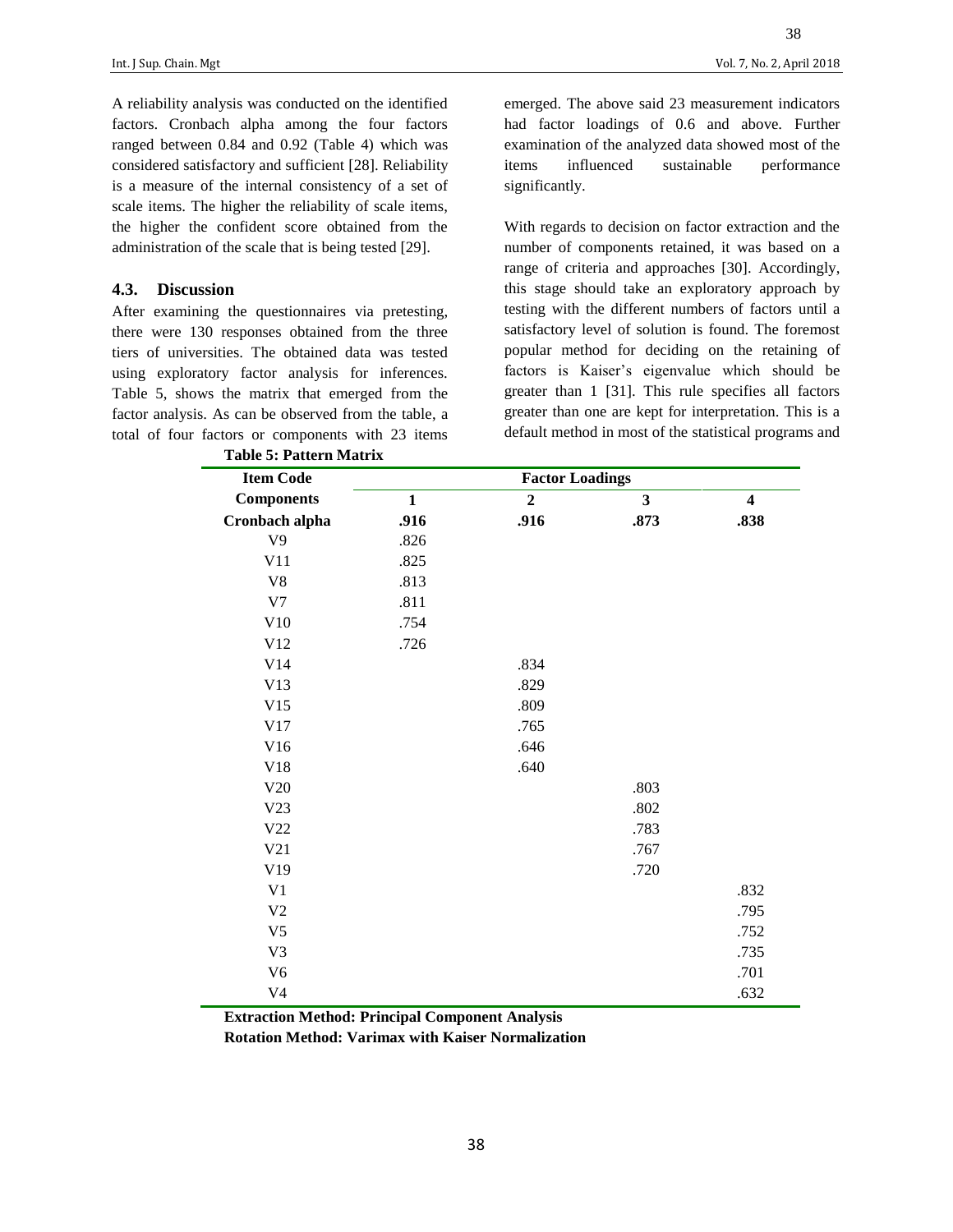| <b>Factors</b> | <b>Initial Eigenvalues</b> |               |              | <b>Extraction Sums of Squared Loadings</b> |               |              |
|----------------|----------------------------|---------------|--------------|--------------------------------------------|---------------|--------------|
|                | <b>Total</b>               | % of Variance | Cumulative % | Total                                      | % of Variance | Cumulative % |
|                | 8.17                       | 35.52         | 35.52        | 8.17                                       | 35.52         | 35.52        |
| 2              | 3.44                       | 14.95         | 50.46        | 3.44                                       | 14.95         | 50.46        |
| 3              | 2.47                       | 10.73         | 61.19        | 2.47                                       | 10.73         | 61.19        |
| 4              | 1.61                       | 7.00          | 68.18        | 1.61                                       | 7.00          | 68.18        |

**Table 6: Total Variance Explained**

it is easy to understand. In fact, this method may lead to subjective decisions, for example it does not make sense to retain a factor with an eigenvalue of 1.01 and drop factors with an eigenvalue of .99 as irrelevant [31], **(Table 6).**

An alternative criterion is to set a predetermined level of cumulative variance and to continue the factorizing process until this minimal value is reached. While no absolute threshold has been adopted, for the social sciences a minimum of 60% cumulative variance is quite commonly accepted [31].

Besides, Cattell's scree test [32], also among other techniques may be used to overcome some of the deficiencies inherent in Kaiser's approach. Scree test graphically presents the eigenvalues in descending order linked by a line. This graph is then scrutinized to determine a noticeable change in its shape which is known as 'the elbow' or point of inflexion. Those factors above this elbow point should be retained by re-running the factor analysis to specify the appropriate number of factors [33].

Referring to our study, if we are to apply Kaiser's eigenvalue greater than 1 criterion we would extract four factors from the dataset. This is examined by the total variance explained (refer to Table 6) where the total eigenvalues for all the four dimensions account for 68.18% of the variance extracted. Scree plot test also used (Figure 2) to find the factor retention through point of inflexion (elbow). In our example the most obvious break (point of inflexion) is at factor 5, suggesting a four-dimensional solution is appropriate.

This result, combined with our eigenvalue analysis and scree plot inspection would lead us to consider a four factor solution. Coupled with these results we must bear in mind our a priori theoretical framework which proposed a four factor solution (Table 1).

From the four factors a total of 23 items were extracted and retained to indicate sustainable practices (Table 2). Through a perfect analysis and examination of the data, it summarized that the underlying items were equally distributed among the four components with factor loadings of 0.6 and above, [27].



 **Figure 3: Scree Test Criterion**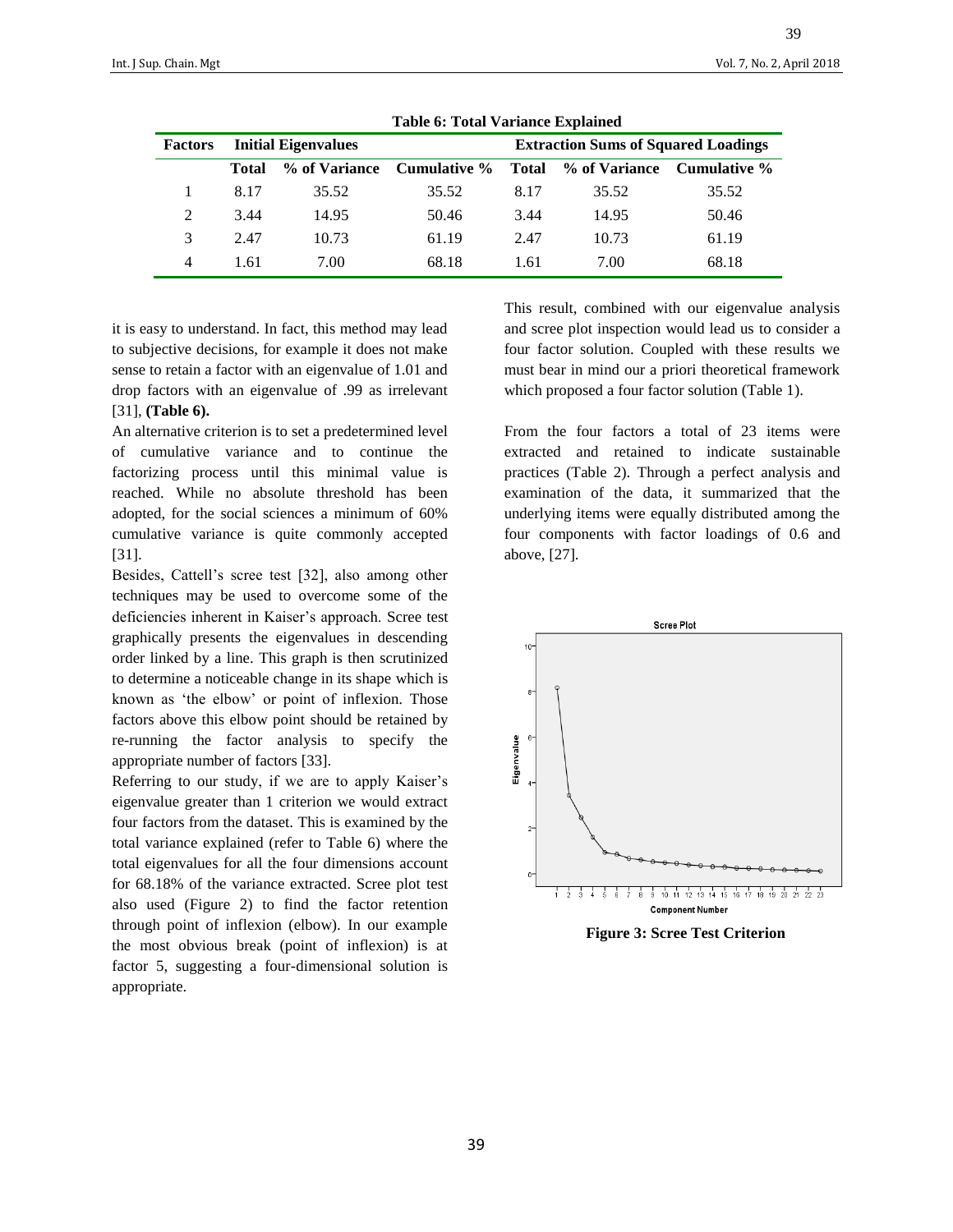| <b>Emerged Factors</b> | <b>Items Retained</b>            | <b>New Dimension</b>          |
|------------------------|----------------------------------|-------------------------------|
| $1 - 6$ items          | V9, V11, V8, V7, V10 and V12     | Social factors                |
| $2 - 6$ items          | V14, V13, V15, V17, V16 and V18. | Economic factors              |
| $3 - 5$ items          | V20, V23, V22, V21, and V19      | <b>Environment</b> factors    |
| $4 - 6$ items          | V1, V2, V5, V3, V6, and V4.      | <b>Top Management Support</b> |

## **Table 7: Regrouping and Renaming the New Groups**

#### **4.4. Regrouping and Naming Factors**

From Table 7, we have summarized and all the 23 measurement items were grouped into four distinctive components.

Looking at the items that emerged in factor 1 through FA, there were 6 items locked for this component, i.e, V9, V11, V8, V7, V10 and V12. Since almost all the items referred to and explained staff and student welfare, hence we named it as 'Social Factor'.

The factor 2 consisted of 6 items, i.e, V14, V13, V15, V17, V16 and V18. As all the six items primarily explained financial and revenue aspects, we decided to name these components as 'Economic Factor".

The emerged factor 3 retained 5 items i.e, V20, V23, V22, V21, and V19. These five measurement items defined internal and external environment of the universities' campuses, hence we named them as 'Environment Factor'.

Finally the factor 4 comprised 6 items i.e, V1, V2, V5, V3, V6, and V4. Most of these items explained about senior manager's support on the universities' operations. So we named these components as 'Top Management Support".

## **5. Conclusion**

It is acknowledged that sustainable practices were developed and analyzed through exploratory factor

analysis. The current study is an endeavor to identify the sustainable dimensions of practices that best contribute to the sustainable performance of private universities of Malaysia

Hence the results of this study contribute to the establishment of key dimensions which are essential for maintaining and sustaining the performance of private universities in Malaysia. The study came out with four meaningful dimensions with twenty three items, represented by Social, Economic, Environment, and Top Management Support. These factors could be used by the private universities as critical success factors in evaluating their sustainability concern. The most important drivers of sustainability performance of PUs of Malaysia were found to be social, economic, and environment, followed by top management support. With these outcomes obtained in the research, the paper suggests and recommends that the practitioners appreciate all the 23 items with the four main groups of sustainable practices as noted above in order to achieve a sustainable performance in private universities in Malaysia. Altogether the study suggests an alternative sustainable model through education SCM as the majority of the respondents agreed and accepted that sustainable practices are a principle component in the vision and mission statement of Malaysian private universities.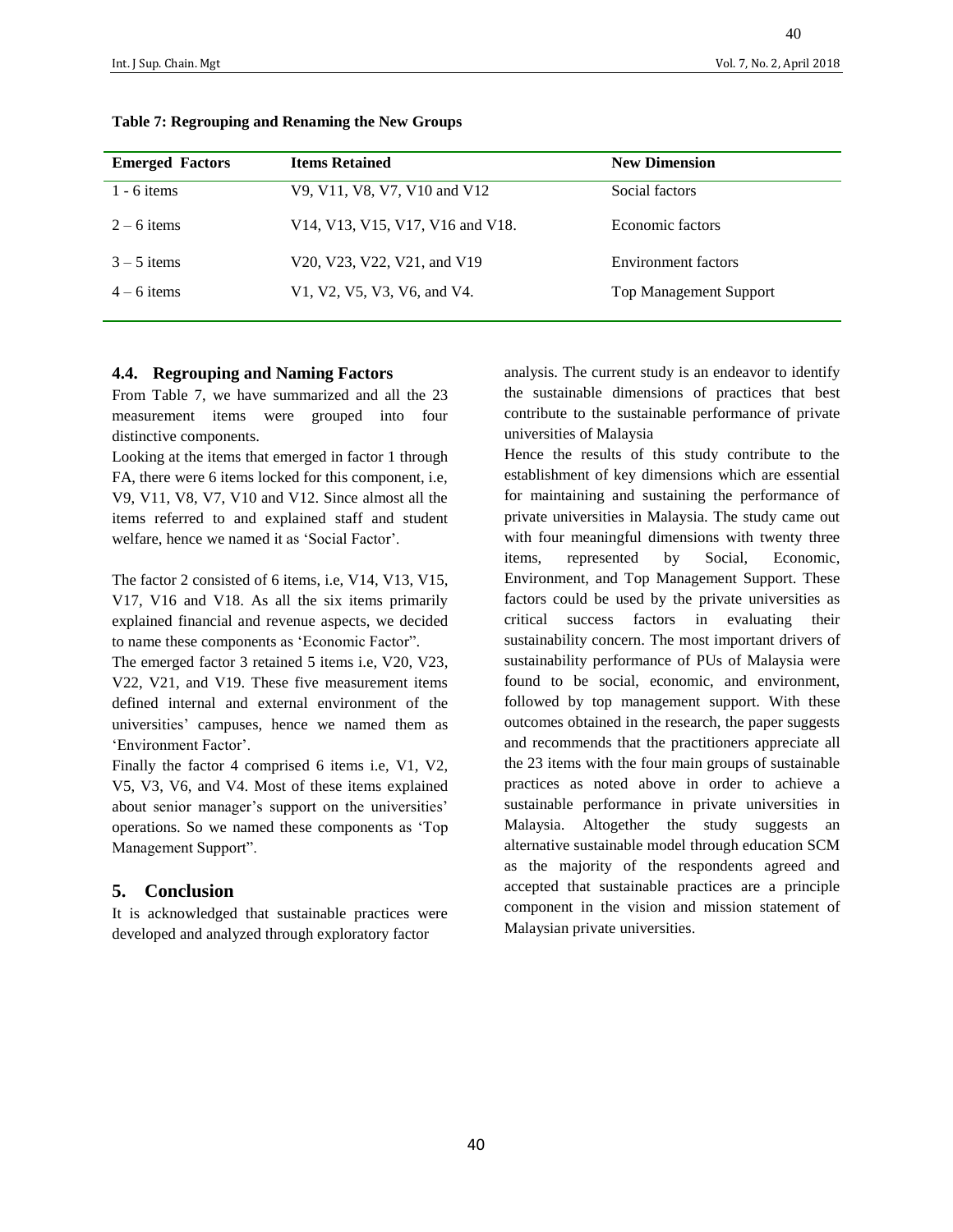## **References**

- [1] Siti, F., Razak, A., Rohaizat. B. 'International Students' Choice Behavior for Higher Education at Malaysian Private Universities". International Journal of Marketing Studies, Vol.2, No.2, 2010.
- [2] Lovelock, C. & Wirtz J. 'Services Marketing: People, Technology, Strategy' (6 Edition) Pearson Prentice Hall, New Jersey. 2007.
- [3] Selvaraj, G., Anbalagan, K., & Azlin N. "Current Trends in Malaysian Higher Education and the Effect on Education Policy and Practice: An Overview" International Journal of Higher Education Vol. 3, No. 1, 2014.
- [4] Ministry of Higher Education Malaysia, 2013.
- [5] Voloshina, V. 'The Strategic Management Tools for Higher Education Institutions'. Ekohomika, Vol. 2, pp. 155, 2014.
- [6] Ming, C. H., Ghi, F.Y., Tzu, C.L. "Reexamining supply chain integration and the supplier's performance relationships under uncertainty", Supply Chain Management: An International Journal, Vol.19, Iss.1, pp.64-78, 2014.
- [7] Gulati, Ranjay, Franz, W., and Pavel, Z. "The Two Facets of Collaboration: Cooperation and Coordination in Strategic Alliances". Academy of Management Journal, Vol. 6, pp. 531-583, 2012.
- [8] Horvath, L. "Collaboration: the key to value creation in supply chain management", Supply Chain Management: An International Journal, Vol. 6, Iss. 5, pp. 205 - 207, 2001.
- [9] Pamela and Pietro, "Supply chain integration and efficiency performance: A study on the interactions between customer and supplier integration", Supply chain management International Journal, Vol.16, No. 4, pp. 220- 230, 2011.
- [10] Harris, R, "Decision Making Techniques". Available: www.virtualsalt.com, 1998.
- [11]Varsei, M., Claudine, S., Behnam, F., Sarkis, J. "Framing sustainability performance of supply chains with multidimensional indicators", Supply Chain Management: An International Journal, Vol. 9, Iss. 3, pp. 242 – 257, 2014.
- [12] GRI (Global Reporting Initiative), Sustainability Reporting Guidelines, retrieved January 23, 2013, fromhttp://www.epeat.net/documents/EPEATref erences/GFIguidelines.pdf.
- [13]Basu,.G., John, J., Mamun, H. Education Supply Chain Management Model to Achieve Sustainability in Private Universities in Malaysia: A Review, International Journal of Supply Chain Management, Vol.5. No. 4, December, 2016.
- [14] UNESCO, "DESD Draft Implementation Plan", United Nations Educational, Scientific, and Cultural Organization, Paris, Vol. 1, 2004.
- [15] KPMG international Survey of Corporate Responsibility Reporting, 2008.
- [16]Bonn, I., and Fisher, J. "Sustainability: the missing ingredient in strategy", Journal of Business Ethics, Vol. 32, No. 1, pp. 5-14, 2011.
- [17]Carter, C. R., and Rogers, D.S. "A framework of sustainable supply chain management: moving towards new theory", International Journal of Physical Distribution and logistics Management, Vol.38, No.5, pp.360-87, 2008.
- [18]Fauzi, H., Svensson, G., & Rahman, A. Triple Bottom Line" as "Sustainable Corporate Performance": A Proposition for the Future. Sustainability, Vol. 2(5), pp.1345-1360, 2010.
- [19]Hopkins, M.S. "Sustainability and Competitive Advantage", MIT Sloan Management Review, Vol.51, No.1, pp.19-26, 2009.
- [20] Gunasekaran, A., and Ngai, E.W. "The future of operations management: an outlook and analysis", International Journal of Production Economics, Vol. 135 No. 2, pp. 687-701. 2012.
- [21]Gunasekaran, A. and Irani, Z. "Sustainable operations management: design, modelling and analysis", Journal of the Operational Research Society, Vol. 65 No. 6, pp. 801-805. 2014.
- [22]Bartholomew, D., Knotts, M., & Moustaki, "Latent variable models and factor analysis: A unified approach." (3rd ed). West Sussex, UK: John Wiley & Sons, 2011.
- [23]Hooper, D. 'Exploratory Factor Analysis', in Chen, H. (Ed.), Approaches to Quantitative Research – Theory and its Practical Application: A Guide to Dissertation Students, Cork, Ireland: Oak Tree Press, 2012.
- [24]De Vellis, R.F. Scale Development: Theory and Applications. Thousand Oaks, CA: Sage Publications. Ed. 2, Vol. 26, 2003.
- [25] Chatfield, C. & Collins, A. J. introduction to Multivariate Analysis. Chapman & Hall, London, 1992.